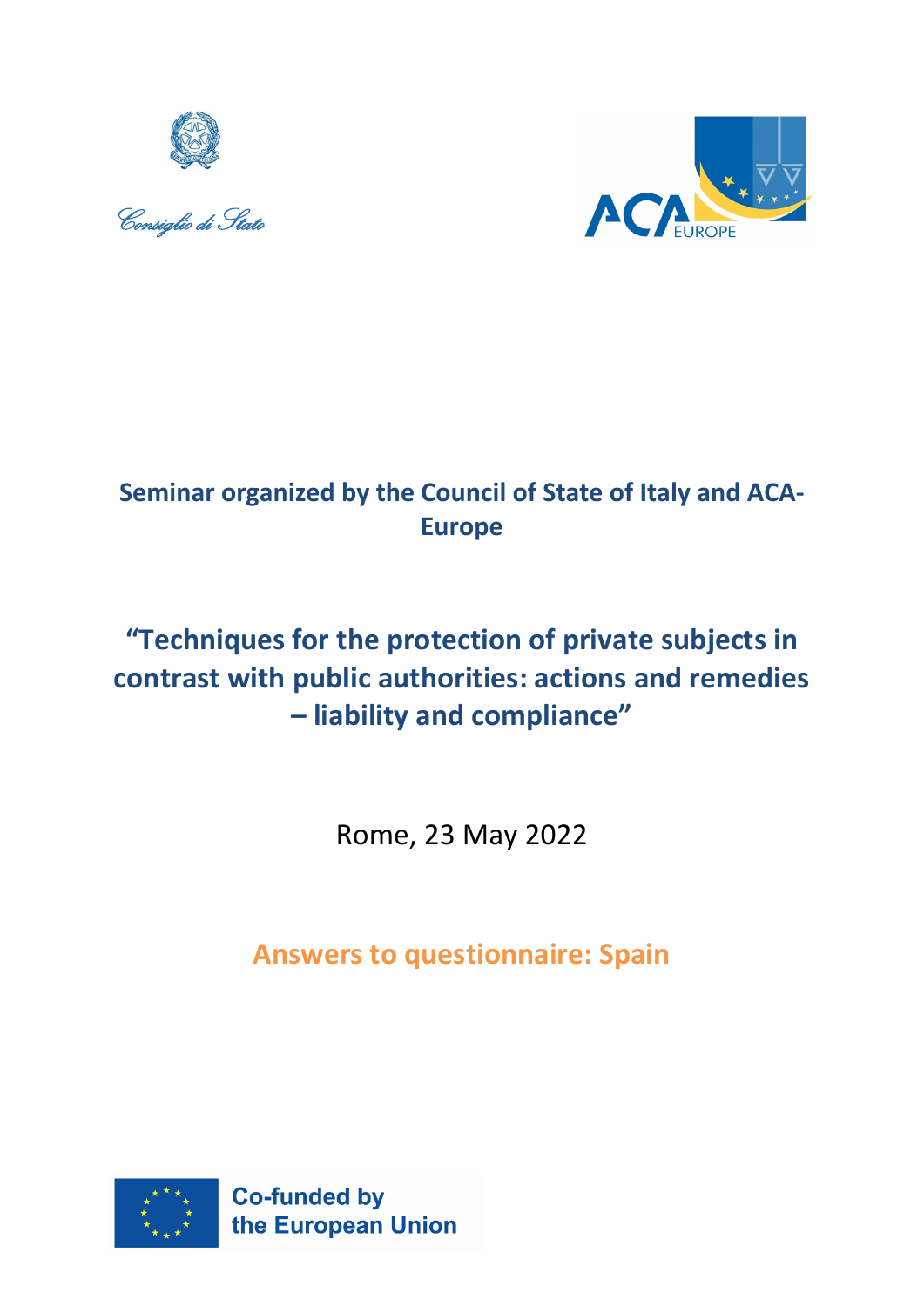



## **"TECHNIQUES FOR THE PROTECTION OF PRIVATE SUBJECTS IN CONTRAST WITH PUBLIC AUTHORITIES: ACTIONS AND REMEDIES - LIABILITY AND COMPLIANCE".**

## **INTRODUCTION**

The seminar will analyse the types of actions that can be brought before the administrative judge: action of annulment, action of declaration and action of condemnation. With particular reference to the latter, the seminar will focus on compensatory measures, including damages for loss of opportunity and damages as a result of delay.

The seminar also intends to examine the possibility of any and eventual special or fast-track procedure, for introductory terms and methods which pertain to certain subjects under consideration, for example, for their economic or political relevance, such as those to be found in the sphere of public contracts (see also transversal analysis).

The aim of this questionnaire and of the subsequent seminar is to provide a wider comprehension of the similarities and differences that exist among the various legal systems of the member States insofar as they apply to the situations to be dealt with by the administrative court, paying particular attention to the content and subject matter of the relative rulings.

## **SESSION I**

## **LEGAL PROCEEDINGS THAT CAN BE BROUGHT BEFORE THE ADMINISTRATIVE COURT**

- **1. In your legal system, which judges are competent to pronounce on disputes in which one of the parties is the public administration?**
	- An ordinary judge
	- An administrative judge
	- A judge who deals with special areas
	- Others

**ANSWER: The judge competent to pronounce on disputes in which one of the parties is the public administration is always an ordinary judge, because the contentious-administrative judges are part of the judicial career. However, the lawsuits in which the Administration is a** 

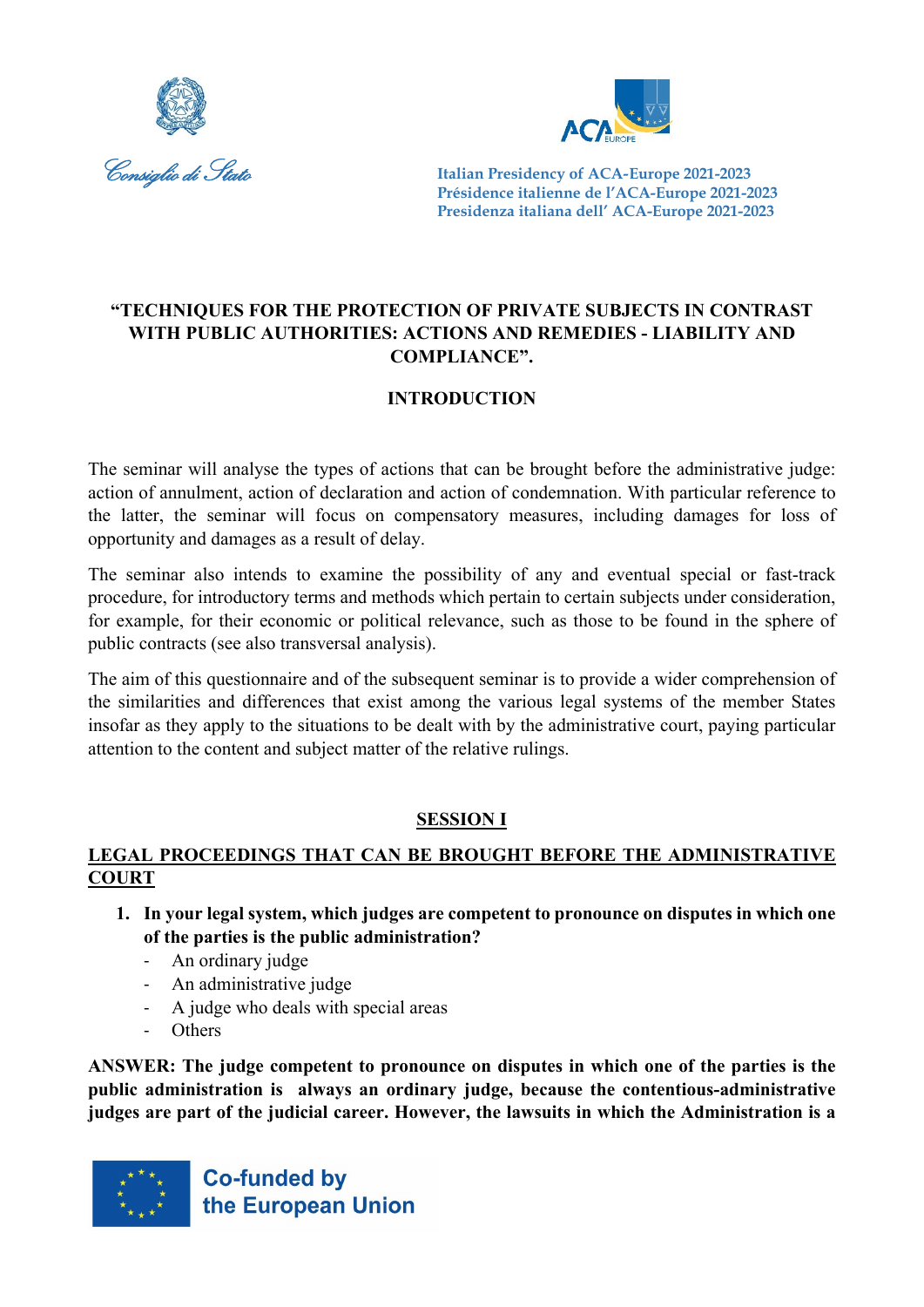



**party may correspond to civil or administrative jurisdiction, depending on whether it is private relationships or governed by public law**

- **2. Which actions can be brought before the administrative court in view of the exercise of administrative powers?**
	- Annulment of administrative acts
	- action of condemnation
	- Other actions

If you have replied 'other actions', please clarify which.

**ANSWER: Before the administrative court can be brought actions of annulement of administrative acts, an also can be brought actions of reestablishment of the appellant's individual situation, v.gr., with compensation for damage caused as a consequence of the act. The appeal can also be filed against administrative silence (lack of response from the Administration in time). Finally, precautionary measures can be requested in any appeal**

- **3. From which sources can actions be proposed brought before the administrative court?** 
	- Law
	- Public authority regulations
	- Guidelines
	- Supreme Court rulings
	- Other

#### **Italian reply**

**ANSWER: Actions before the administrative court are only regulated by law, specifically the law 29/1998, of the contentious-administrative jurisdiction.** 

- **4. Which administrative decisions can be challenged?**
	- Administrative acts which have a specific recipient

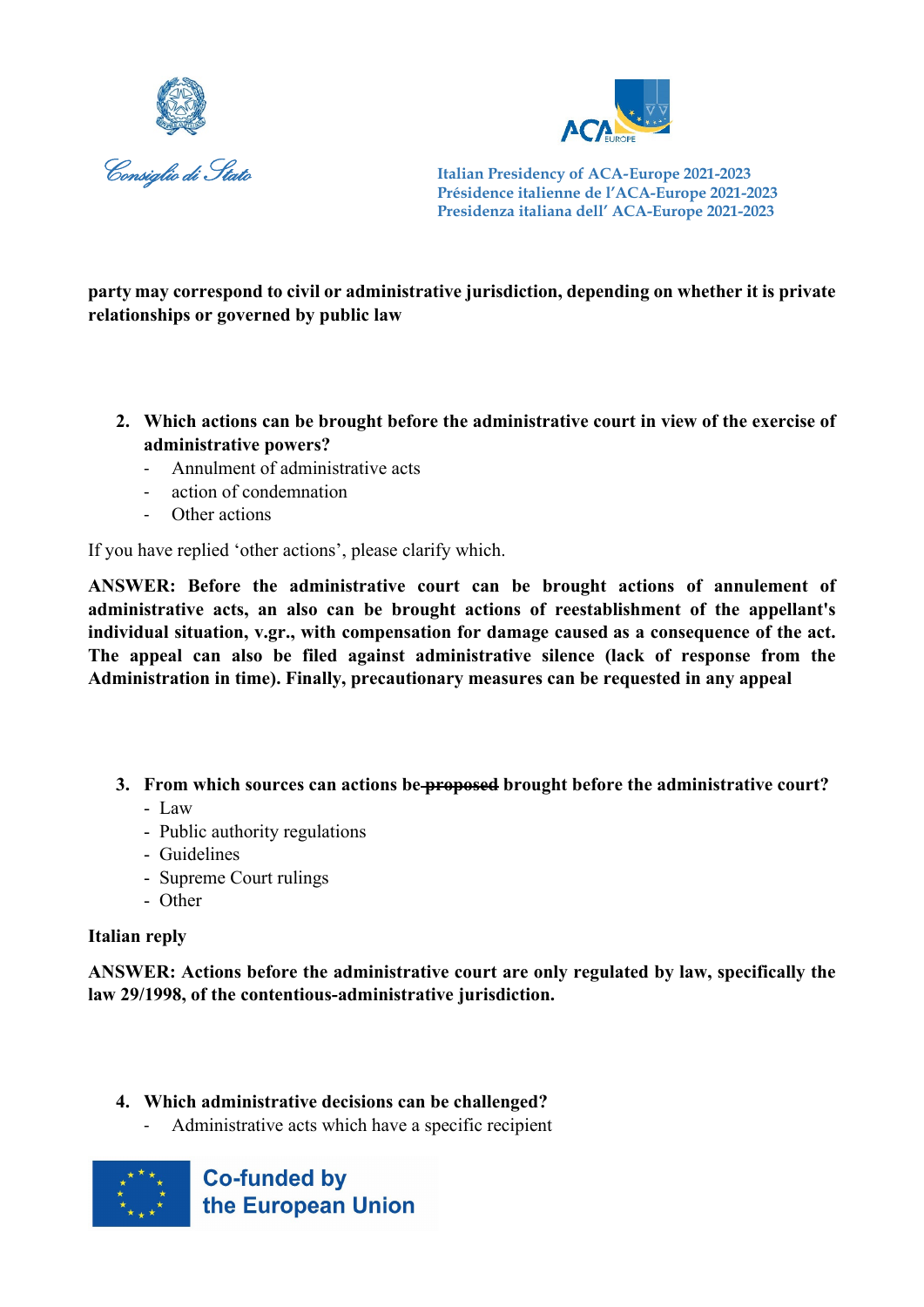



- General acts and regulations
- Acts inherent to the procedure
- Political acts

**ANSWER: before the administrative court can be challenged administrative acts, and also general acts and regulations with rank below the law. Control of political acts is also possible, with regard to their regulated elements, or when they affect affect fundamental rights guaranteed by the Spanish Constitution of 1978. The appeal can be filed against procedural acts when they determine the inability to continue the procedure, or cause helplessness**

- **5. On the grounds of which defects can the annulment of an administrative act be requested?**
	- Breaches of the law
	- Breaches of competence
	- Technicalities and procedural defects
	- Breaches of general principles
	- **Other**

**ANSWER: the annulement of an administrative act be requested for any infringement of the national legal system (law and also the general principles of law), concerning substance or procedure, including the misuse of powers**

- **6. Can the judge partially annul the challenged administrative act?**
	- Yes
	- No

If your reply is yes, please elaborate.

**ANSWER: Certainly, the administrative judge can partially annul an illegitimate act, when the act forms only a partial ground for invalidity, because the defect of nullity doesn't affect the totality of the act, so that a part of the act can be kept**

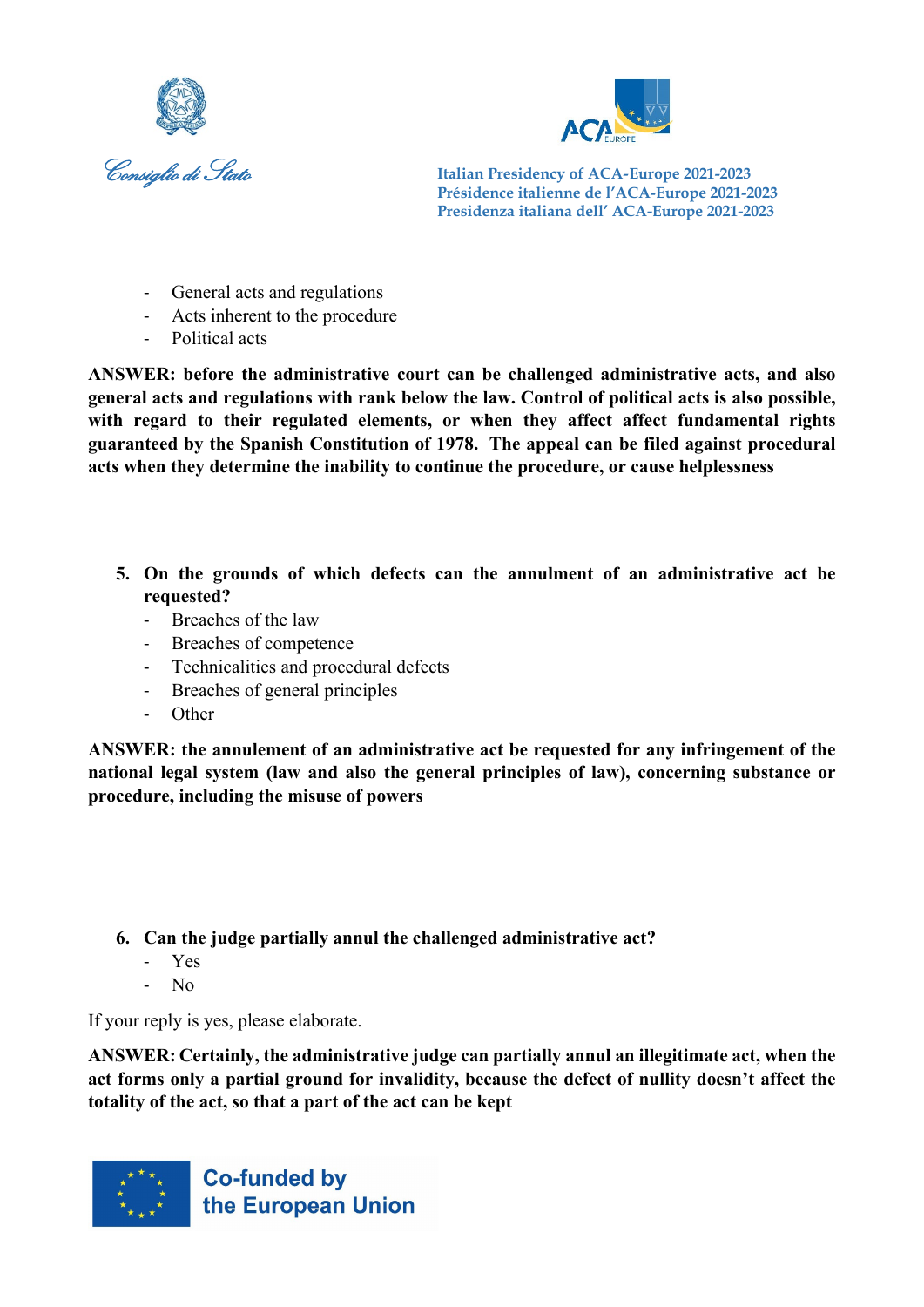



- **7. Can the judge substitute the Administration by modifying the content of the administrative act?**
	- Yes
	- No

If your reply is yes, please elaborate.

**ANSWER: Yes, unless appeal is filed against discretionary powers. If so, the judge may override the act, but can't replace the Administración in the establishment of the act's discretionary element**

- **8. When the judge annuls the challenged act, can he dictate provisions which the P.A. must abide by in the review proceedings of the subject-matter of the litigation?**
	- Yes
	- No

If your reply is affirmative, please elaborate.

**ANSWER: The judge can annulate the act, and also may above measures for compensation of losses caused by the act declared void. Public Administration is obliged to respect all measures prescribed by the judge.**

- **9. When do the effects of the jurisdictional annulment of an administrative act become applicable?**
	- From the date of the adoption of the act (*ex tunc* )
	- From the date on which the judgement becomes final (*ex nunc*)
	- **Other**

**ANSWER: the effects of the jurisdictional annulment of an administrative act become applicable when the court judgement becomes final. The annulement of an act in the seat of** 

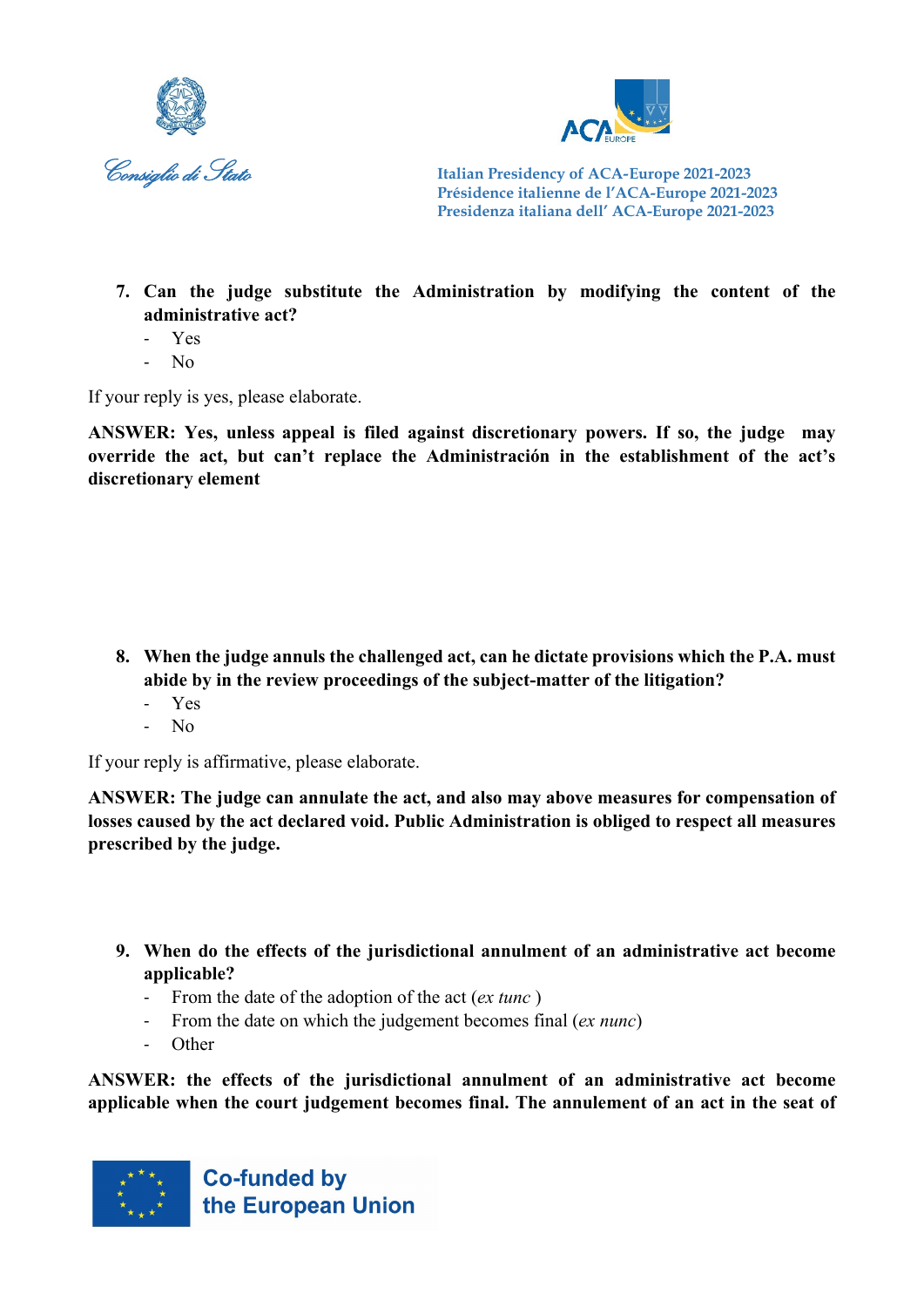



**jurisdiction produces retroactive effects from the date of adoption of the act in question -ex tunc- when it constitutes grounds of incurably void**

- **10. Can the judge modulate the effects over time of the ruling of annulment of an administrative act?**
	- Yes
	- No
	- Other

**ANSWER: In certain procedures, the judge may dictate "prospective judgment", in order to dilate in time the effects of the sentence, to avoid damages while the new regulation -which replaces the previous one- is approved (v.gr., environmental lawsuits)**

- **11. Can the act of ordering payments for damages be proposed autonomously or must it always be proposed together with other kinds of actions?**
	- Yes
	- No
	- Only in certain cases

If your reply is yes, please elaborate

**ANSWER: the act of ordering payments for damages must be always proposed together with the action of annulment**

- **12. In the light of what kind of behaviour is the compensatory action for damages feasible when dealing with a Public Administration?**
	- Implementation of an illegal and detrimental administrative act
	- Non-observance of the deadline of the procedure

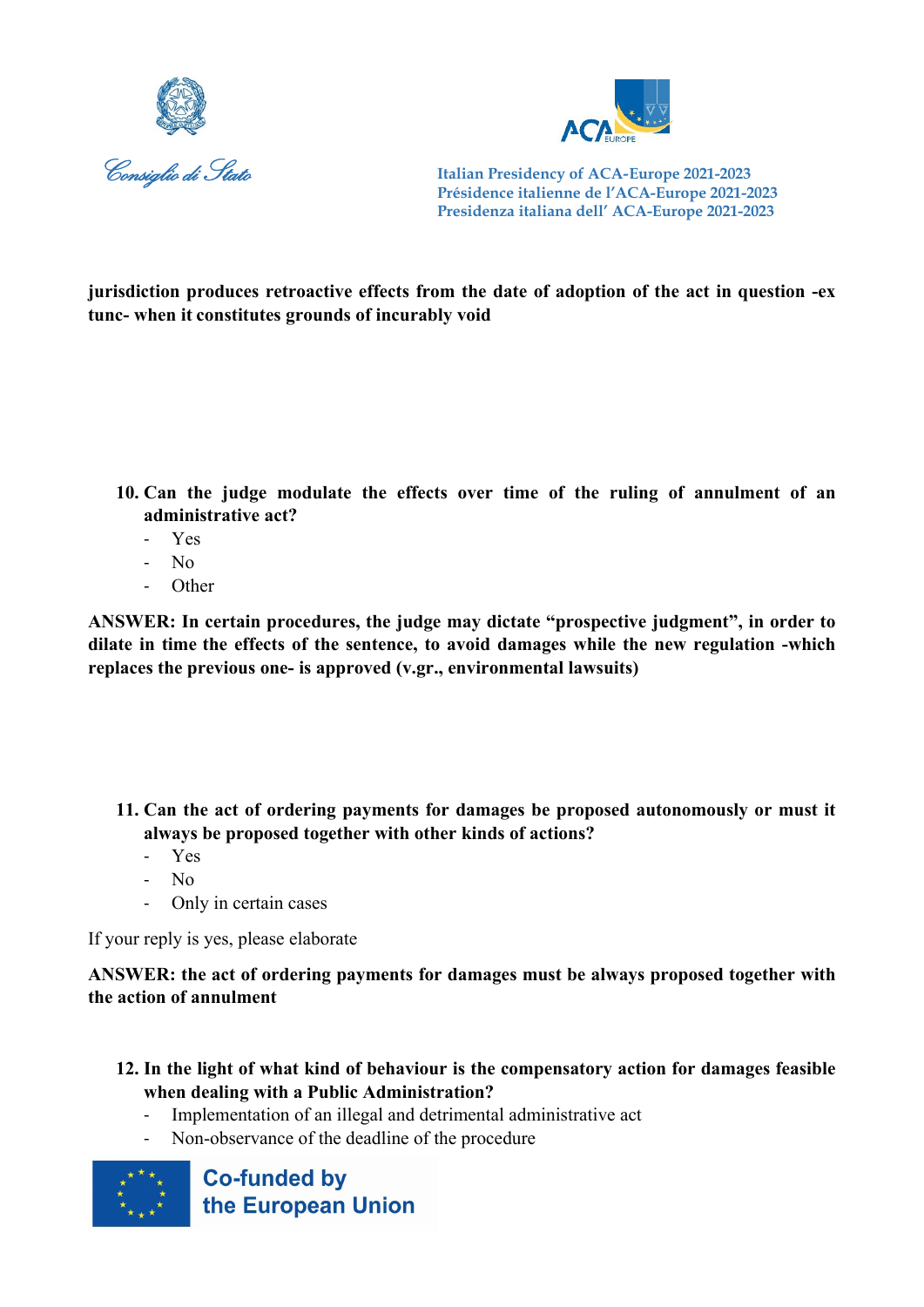



- Lesion of good faith and trust
- Resultant behaviour of the public administration
- Other

#### Please elaborate

**ANSWER: In the spanish legal system, all detrimental conditions indicated above are potentially relevant for compensatory damages**

#### **13. Which are the different kinds of reimbursable damages?**

- Material damage
- Non-material damage
- Loss of opportunity

**ANSWER: In the spanish legal system, all detrimental conditions indicated above are potentially relevant for compensatory damages**

- **14. Does the omission of lodging an action of annulment result in elision or reduction of the compensatory damages?**
	- Yes
	- No
	- **Other**

**ANSWER: when the damage is precisaly attributed to the nullity of the administrative act, in relation of causality, so that compensation is claimed just because of the nullity of the act, the claimant must challenge the act. If he doesn't, the act is understood consented, and there is no compensable damage as a consequence of a nullity that has not been declared**

- **15. In order to award compensatory damages, is proof of the responsibility of the public administration required? If your reply is affirmative, which party is obliged to provide said proof?**
	- $Yes the party with burden of proof is...$
	- N<sub>o</sub>

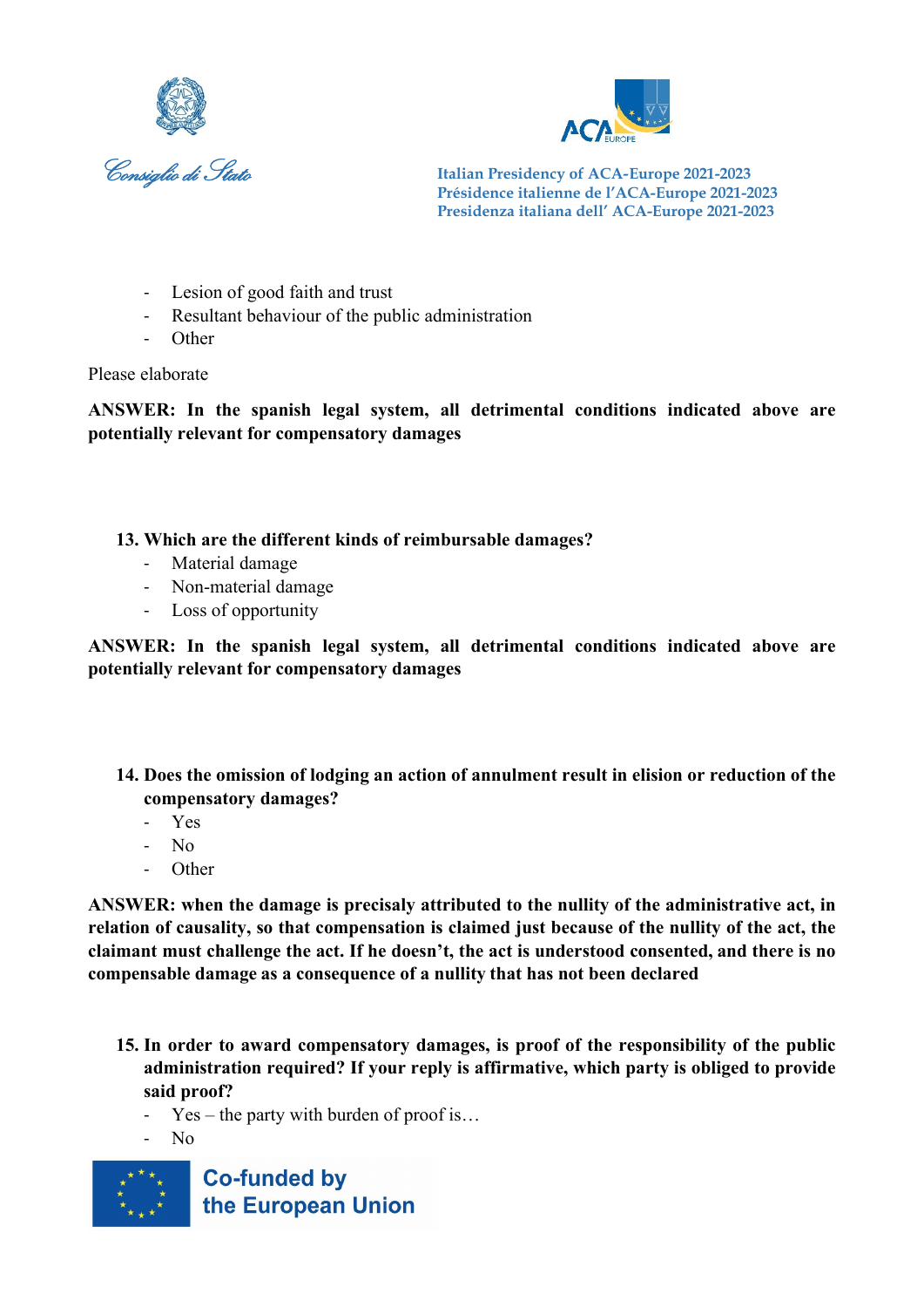



## **ANSWER: The injured party must provide proof of the responsibility of the public administration**

**16. Can the judge convert** *ex officio* **one action into another?** 

- Yes
- $N_{0}$ .

If the reply is yes, please elaborate

**ANSWER: No. The judge can't convert** *ex officio* **one action into another, to the detriment of the defendant. The principle of party disposition is a general principle of Spanish law**

**17. Is there a time-limit for the proposition of the compensatory action?**

- Yes
- N<sub>o</sub>

If the reply is yes, please elaborate

**ANSWER: The compensatory action, linked to the request for annulment of an administrative act, is subject to the timelimit for challenge the act. That timelimit is a period of two months.**

- **18. Can the judge rule that the Administration implement an administrative act? If your reply is affirmative, what are the prerequisites for implementation?**
	- Yes explain
	- No

**ANSWER: the judge, once void the contested act, may rule that the Administration implement an administrative act which replaces the annulled, if it's necessary for giving an effective judicial protection**

#### **SESSION II – SPECIAL PROCEDURES**

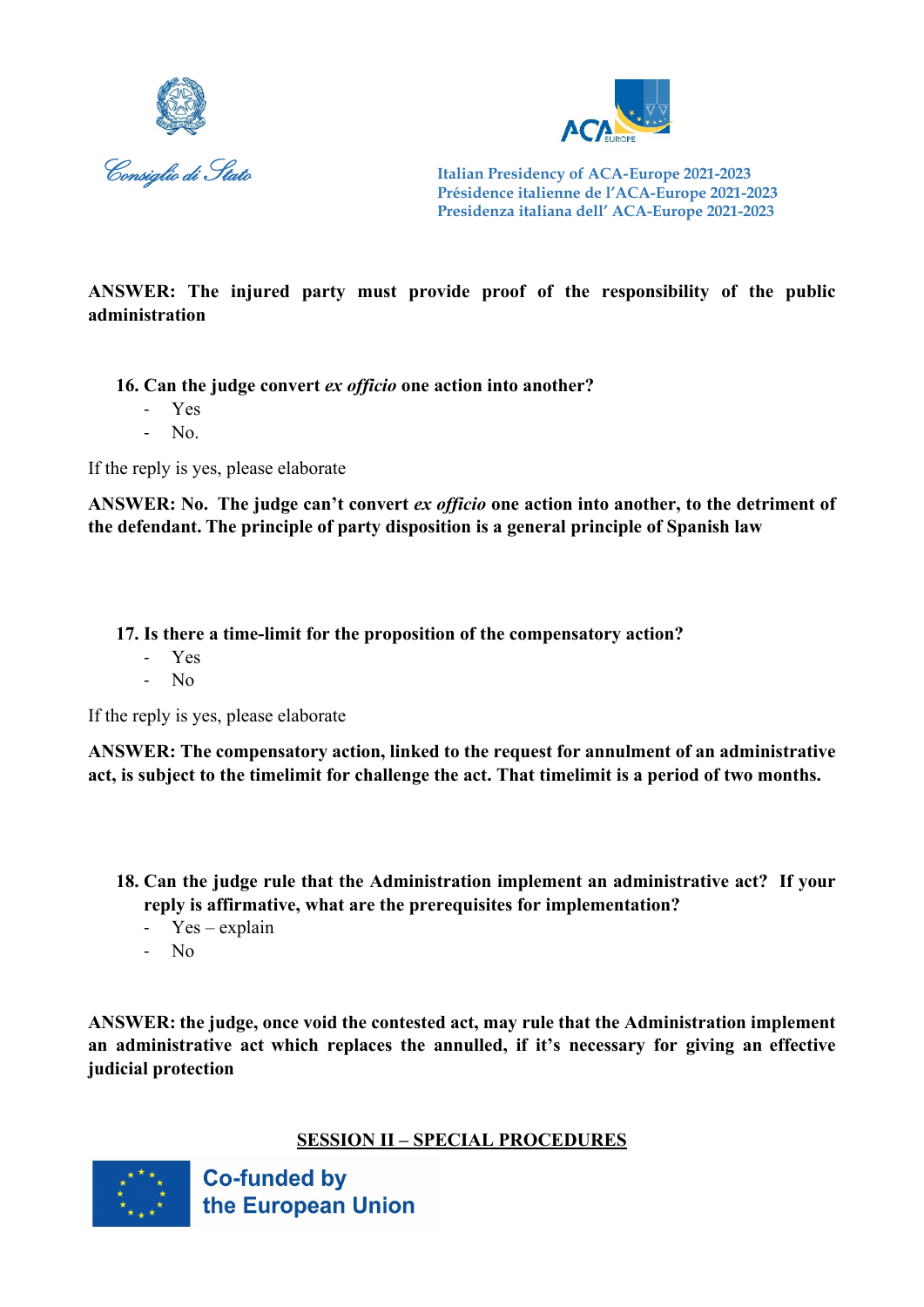



- **1. Does your administration have provisions for special procedures**
	- Yes
	- No

If the reply is yes, please elaborate

**ANSWER: The administrative process code (Law 29/1998) has provisions for several special procedures. The most important procedures are the procedures of protection of fundamental rights; market unity guarantee; or judicial declaration of political partes extinction.**

**Procedure of protection of fundamental rights includes subjects such as prohibition of public meetings, judicial authorization of interruption of information society services; and judicial authorization of measures about public health protection that involve restriction of fundamental rights.**

## **2. What do the specialities consist of?**

- Ways of introducing the appeal
- Procedural time-limits
- Jurisdiction of the court
- Other

**ANSWER: Special procedures provide for a series of derogatory regulations compared to ordinary regulations. Generally consist in introducing reduced procedural time-limits, simplified procedures, and decisions adequate to the object of the lawsuit**

#### **3. The special rites are established:**

- According to subject ( for example, tenders, procedures of expropriation, independent administration authorities)
- According to actions
- Both of the above

#### Please elaborate

**ANSWER: the most common special rites are established according to actions, but some are established according to actions and also according to subject (v.gr., the procedure for judicial** 

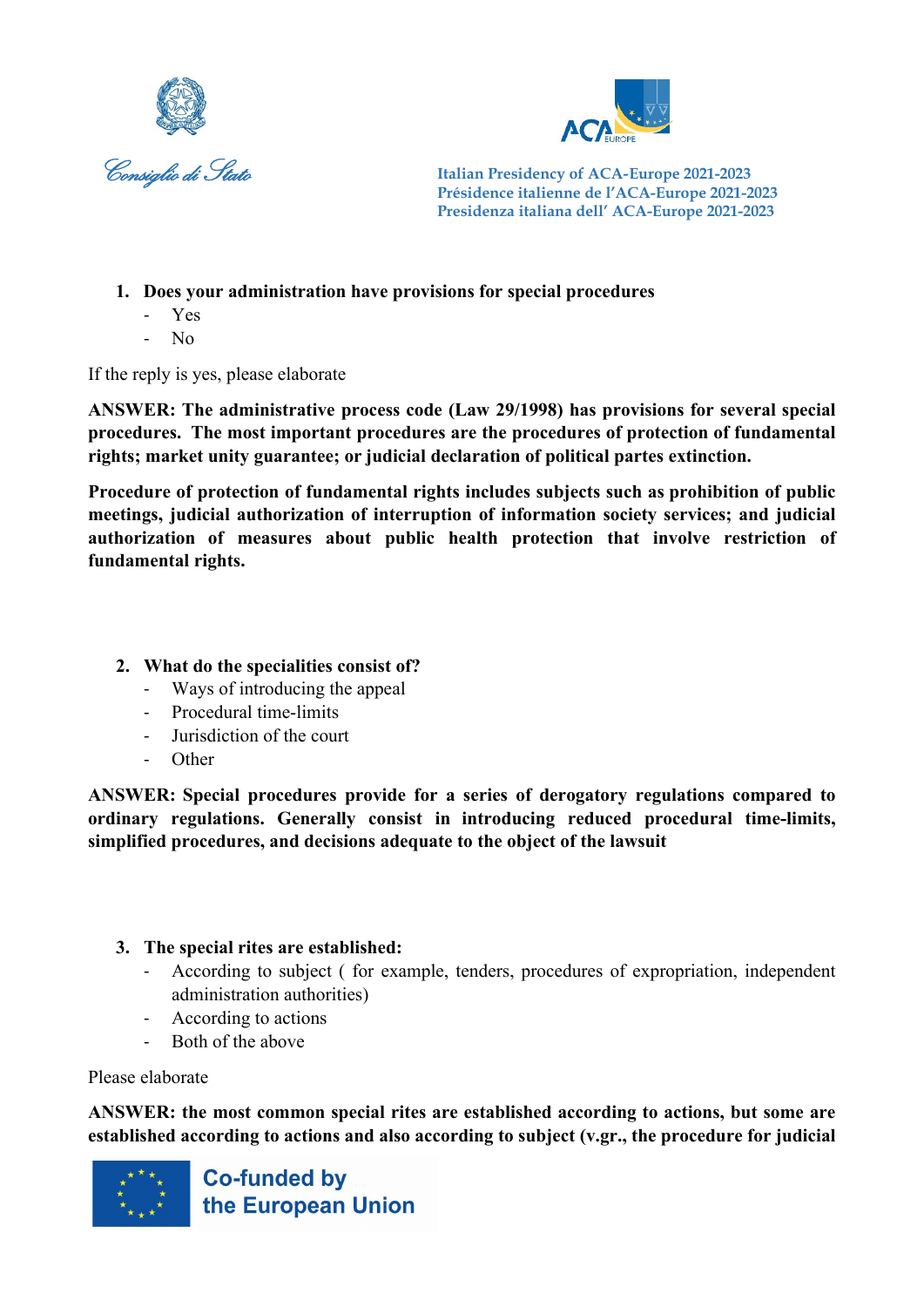



**authorization of measures about public health protection that involve restriction of fundamental rights).**

- **4. Does your system provide for appeals against the silence of the Administration at the request for an administrative provision presented by a private individual?**
	- Yes
	- No

If the reply is yes, please elaborate

**ANSWER: appeals against the silence of the Administration are processed under the regular procedure.**

- **5. Do the Administrations comply spontaneously with the decisions of the administrative courts?**
	- Yes, always
	- No, never
	- In the majority of cases, in any case more than in 50% of cases
	- Hardly ever, in any case less than in 50% of cases

**ANSWER: - In the majority of cases they do so. However, the court may order the execution of the judgment, if Administration doesn't comply spontaneously, and the appellant claims for it.**

- **6. . In your legal system, is there a special procedure for ensuring the integral execution of the sentence**?
	- Yes
	- $-$  No.

If the reply is yes, please elaborate

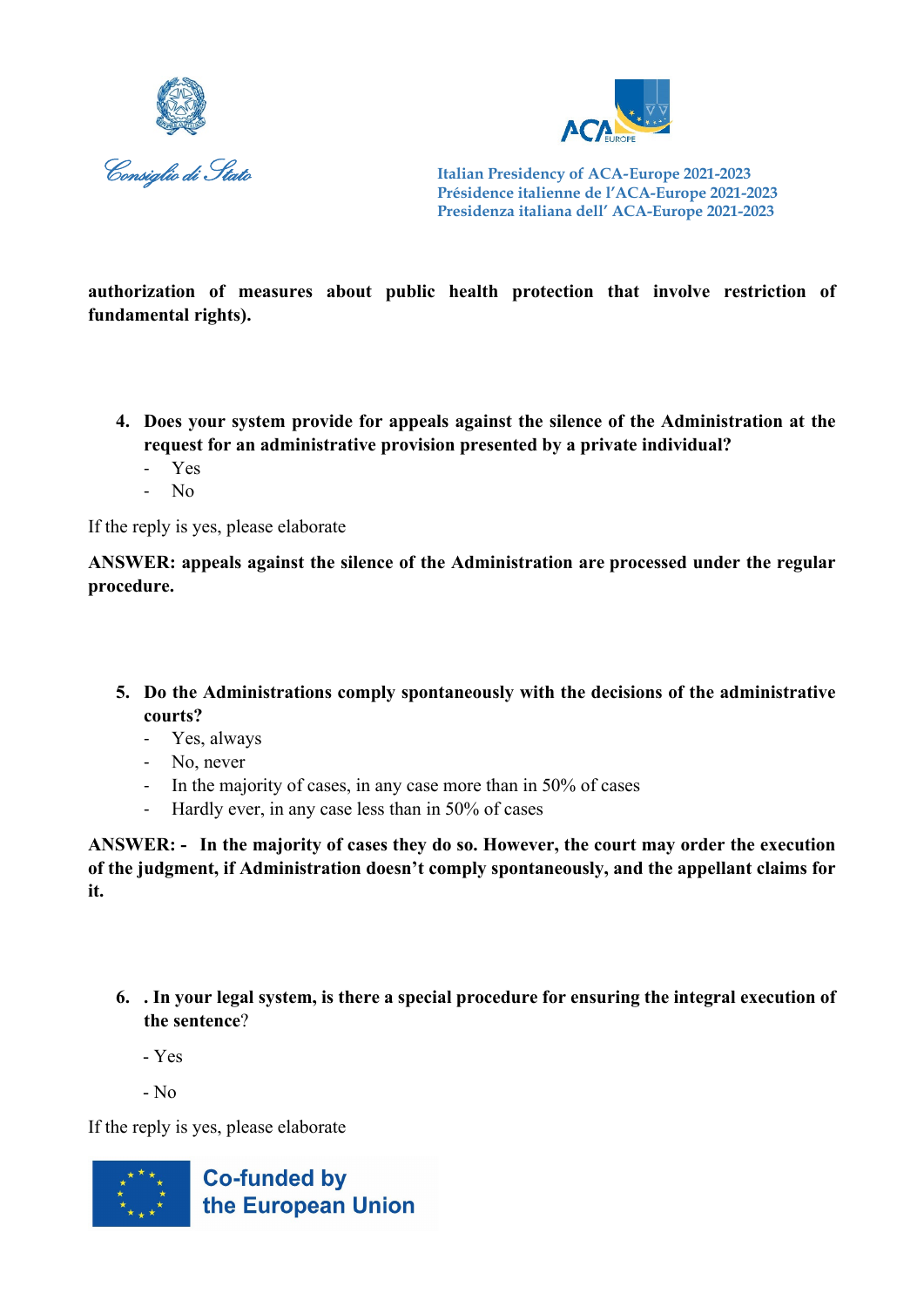



**ANSWER. Certainly, there a procedure for ensuring the integral execution of the sentence. if Administration doesn't comply spontaneously, the appellant may claims for the execution before the Court, and the Court can order the execution of the sentence. In such a way, the Court can order to the administration how to give execution to the judgment, and also can declare null the administrative acts eventually adopted in contrast with the judgment**

- **7. Are the judge's decisions which are not of the last resort immediately enforceable?**
	- Yes
	- $\overline{N}$

If the reply is yes, please elaborate

**ANSWER: The decisions of the Court are immediately enforceable. However, if Administration indicates that it is unwilling or unable to enforce the decision, must advise the Court, which will make the appropriate decision to ensure that the judgment is complied**

- **8. Following the annulment of a decision characterized by discretionary power, the interested party is forced to challenge each of the ulterior negative decisions which have been deemed illegitimate by dint of defects which are different to those identified by the judge or, in alternative, are there certain mechanisms of "reduction" of the aforesaid discretionary power which ensure the definition of the litigation once and for all?**
	- Yes elaborate
	- No

**ANSWER: In the Spanish legal system, generally speaking, the sentence of the annulment of a decision, characterized by discretionary power, must be enforced in terms of the judgement. As before said, if appeal is filed against discretionary powers, the judge may override the act, but can't replace the Administración in the establishment of the act's discretionary element . Of course, the Court can order to make a new act replacing the annulled.**

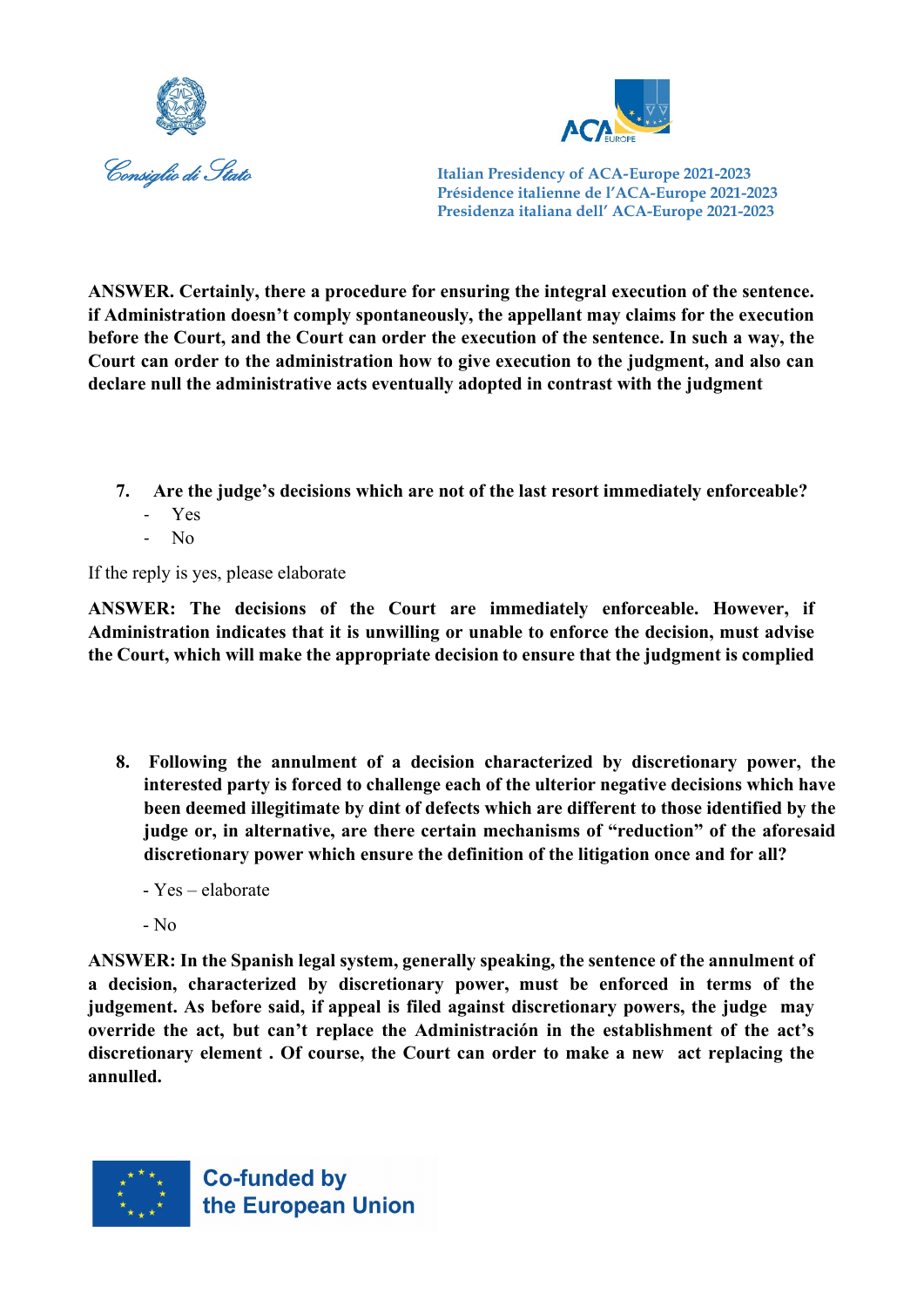



## **SESSION III – PRECAUTIONARY MEASURES**

- **1. Does the proposition of an appeal automatically suspend the effectiveness of the administrative act?** 
	- Yes
	- No

**ANSWER. In the spanish legal system, the proposition of appeal does not entail suspensive effects. The appellant must request the suspension, if is interested**

- **2. In your legal system, are precautionary measures provided for?**
	- Yes
	- No

**ANSWER: In the Spanish legal system, the petitioner can request the issuance of any measures appropriate to ensure the effectiveness of the judgement**

**3. What kinds of decisions can the judge apply as a precautionary measure?**

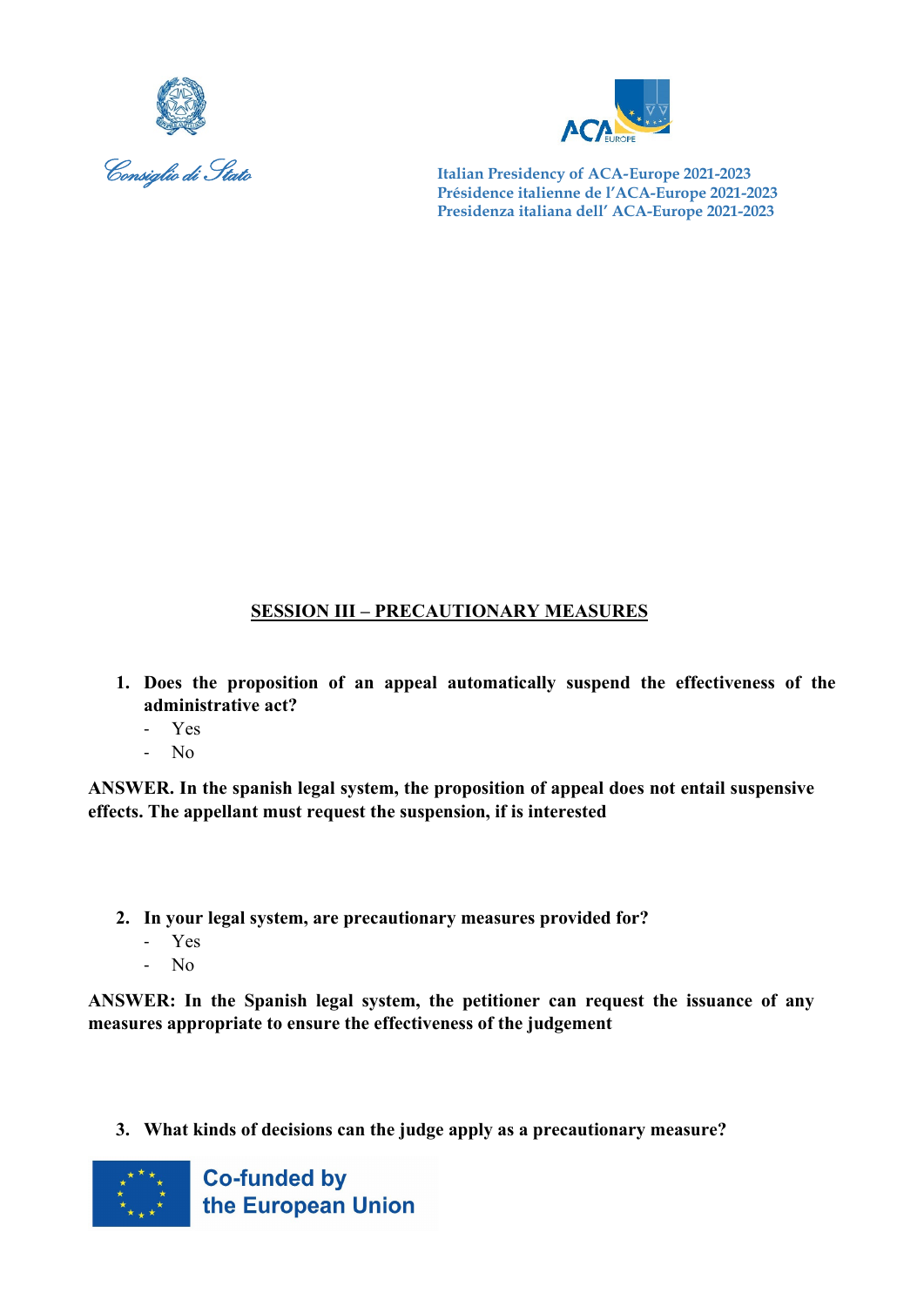



- The suspension of the challenged act;
- ( if the subject of the challenge is the refusal of an application) a positive measure which provisionally anticipates the effects of the administrative act being contested;
- The order to the administration to re-examine the application on the strength of indications contextually provided by the judge;
- Whatever measure necessary to satisfy, in each case, the precautionary requests presented by both parties

**ANSWER: the judge can apply any precautionary measure considered appropriate to ensure the effectiveness of the judgement, including, of course, the suspension of the challenged act**

- **4. What are the conditions for the acceptance of a precautionary request?**
	- The probable validity of the action
	- The probable validity of the action together with a serious prejudice
	- The prevalence of public or private interest, based on the results of the equilibrium/assessment
	- The required prerequisites of trial law to accord precautionary measures vary according to the different types of litigation
	- Other prerequisites ( please specify )

**ANSWER: Principally, the possibility of serious prejudice for the appellant; and also the prevalence of public or private interest, based on the results of the equilibrium/assessment**

- **5. Can the judge force the petitioner to pay bail?**
	- Yes
	- $N<sub>0</sub>$
	- If yes, in which cases?

**ANSWER: In the spanish legal system, in the event that as a result of the execution of a decision concerning to a precautionary application, result damages of any nature, the chamber can require the payment of bail, to which the concession or rejection of a precautionary measure can be subordinated**

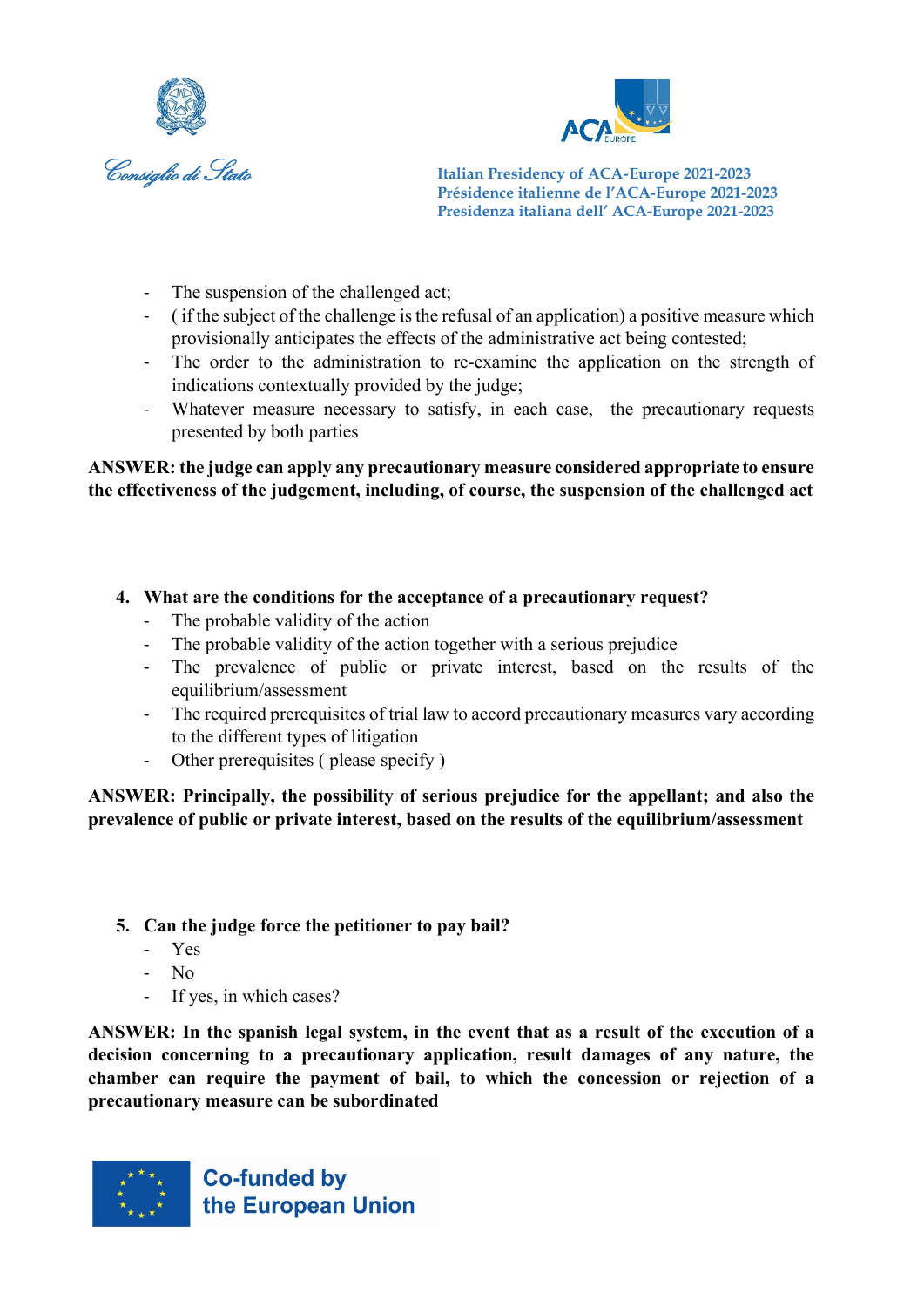



- **6. Are precautionary measures generic?**
	- Yes
	- No are there some subjects in which precautionary measures are not admitted? Which?

**ANSWER:In the Spanish legal system, precautionary measures do have general applications insofar as they can be applied to all types of litigation.**

- **7. Can a precautionary request be introduced autonomously before the presentation of the main trial proceedings (** *ante causam* **)?**
	- Yes
	- No

**ANSWER: In the Spanish legal system, in the event of special urgency, the party entitled to apply, even before filing the appeal, may request the adoption of urgent provisional measures, when they appear indispensable during the time needed to file the appeal**

- **8. In the event of cautionary request** *ante causam***, does the precautionary decision of the judge lose effectiveness?**
	- Yes, in the event that the interested party does not initiate main trial proceedings within the mandatory time-limit
	- No, its effectiveness remains intact even if the main trial proceedings have not been initiated within the mandatory time-limit or even if the time-limit has expired

#### ANSWER: In the Spanish legal system, the provision of *ante causam* acceptance, however, **loses effectiveness if the judge does not confirm them once the appeal is filed**

- **9. When dealing with the precautionary request, does your legal system provide for specific procedure?**
	- Yes (give details of the main characteristics with regard to : trial deadlines, type of decision, motivational burden, ways for establishing debate)

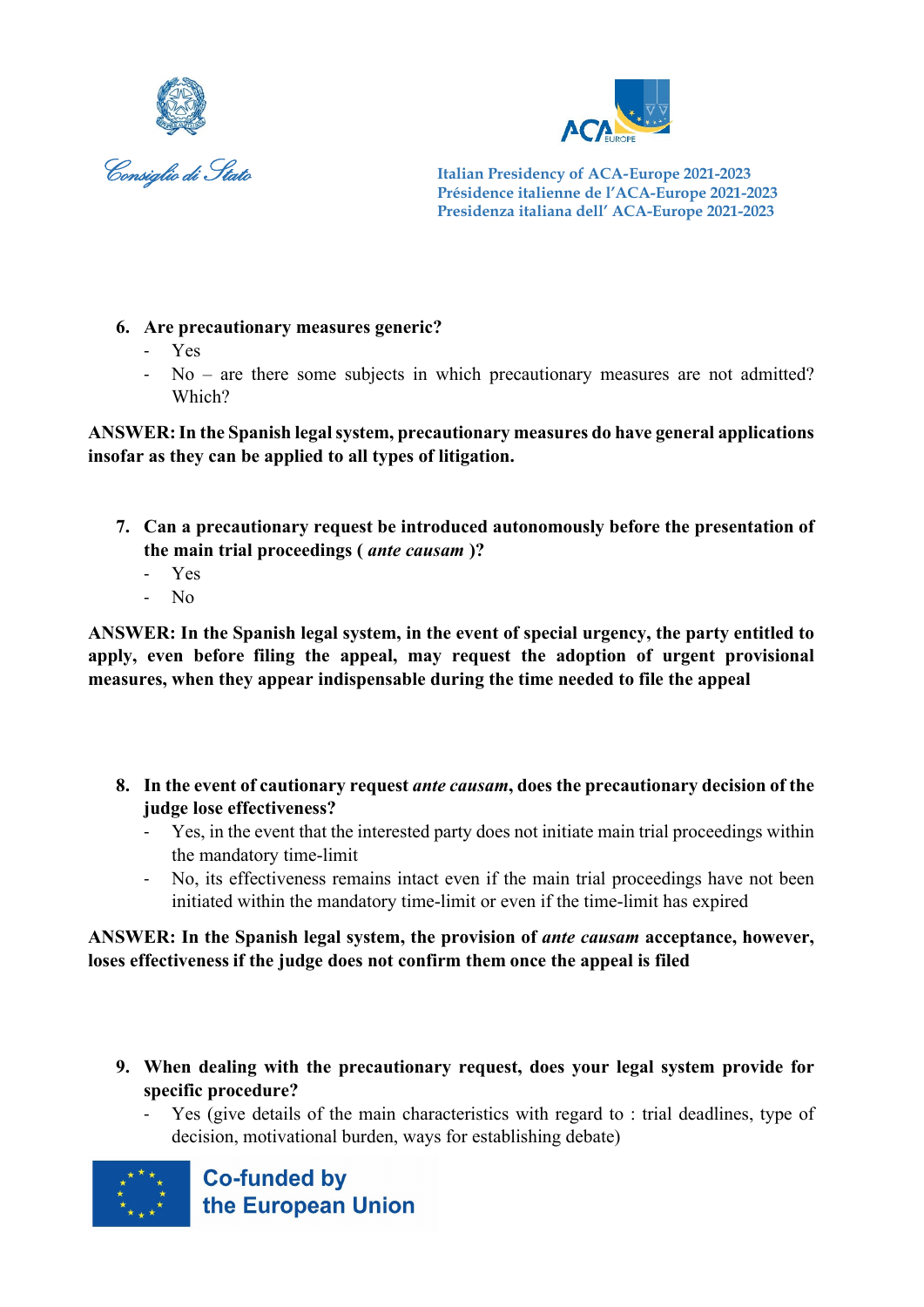



- No

**ANSWER: There is a specific fast-track procedure, hearing the defendant, followed by the decision of the court.**

**10. Is the precautionary decision taken unilaterally or collegiately?**

- Unilaterally;
- Collegiately;
- Collegiately, but in the event of extreme urgency, the precautionary decision can be taken temporarily by means of a simple unilateral decree;

**ANSWER: When the precautionary is requested to a collegiate Tribunal, decision about it is also collegiate**

- **11. During the discussion of the precautionary request, can the judge directly define the judgement on the merit?**
	- Yes (explain in which conditions)
	- No

**ANSWER: During the discussion of the precautionary request, the chamber, having heard representations from both parties, will give its decision by reasoned order, with an appropriate response, consistent with the request of the appellant.**

**12. Can precautionary measures be challenged before the Supreme Court /Council of State?**

- Yes
- Yes, but only if they pass a test of eligibility
- No

**ANSWER: precautionary measures may be challenged before the Spanish Supreme Court when a direct appeal before the Court has been filed. However, precautionary measures can't be challenged in the cassation appeal.**